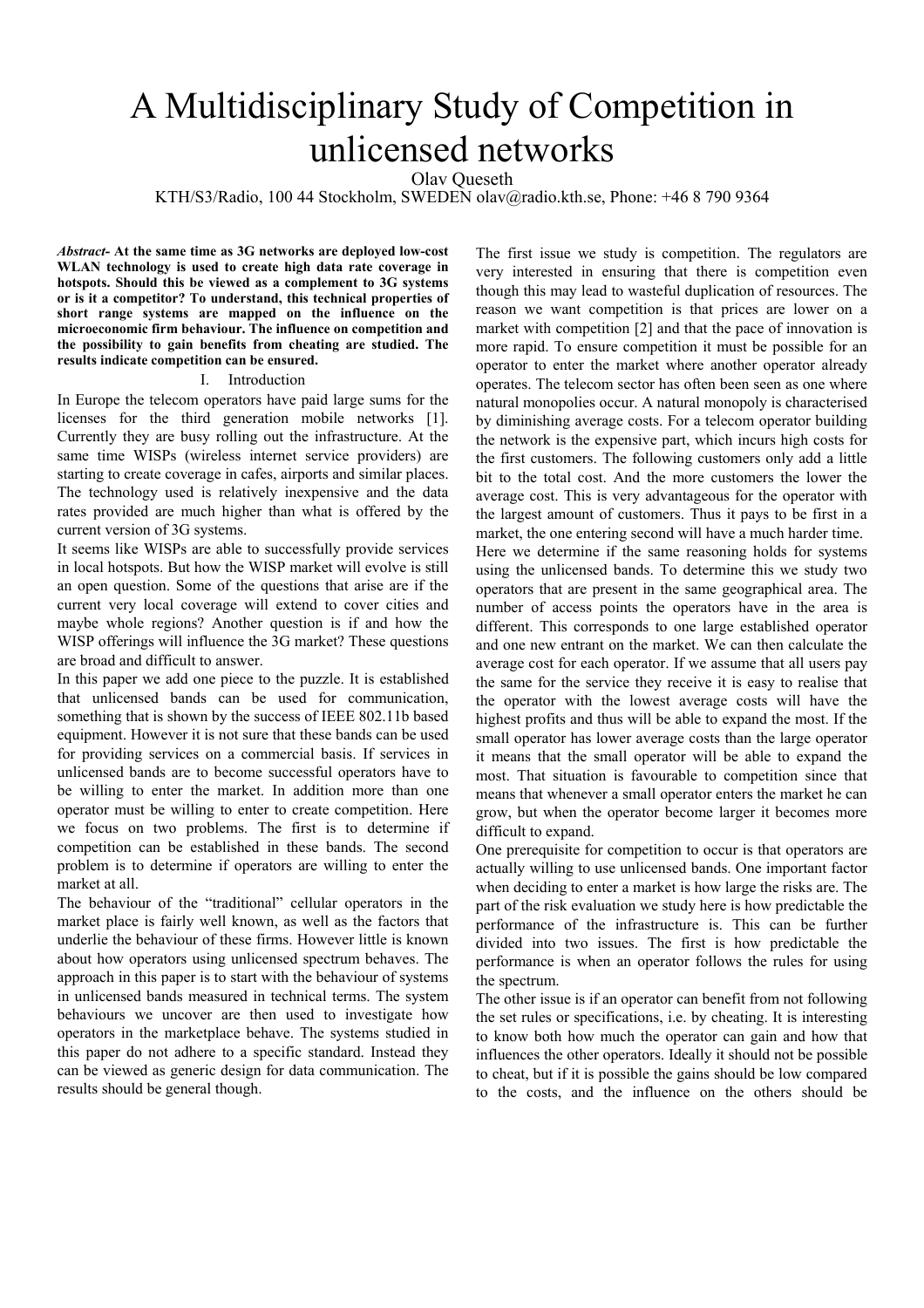minimal. There are numerous ways that a system can be modified in order to gain advantages compared to other operators.

# II. Models and Assumptions

In this paper we concentrate our studies on systems that are employed in an outdoor environment. This assumption influences the choice of propagation models. The reason is that the outdoor environment is that there is where competition is likely to occur first. The propagation is modelled using the Okumura-Hata model [3]. Thus the propagation loss is modelled as  $L=21+35\log(R)+X$  where R is the distance between the transmitter and receiver and X is a normal distributed variable with variance 8 dB.

It is of course possible to imagine scenarios where there are more than one WLAN network in an indoor setting, e.g. two companies have their own network on separate floors of a building. But in most cases the networks will be separated by geographical distance or by the concrete in the floor, this then incurs some extra pathloss between the networks. It is easy to realise that the worst case occurs when there is no isolation between the networks since they will interfere each other most in that case. Thus in the indoor setting the worst case where the networks are located in the same area is avoided. In addition operators are likely to sign agreements with owners of buildings to get the exclusive right to cover the indoor environment.



Figure 1. Cell layout for two overlaid operators with ratio 1:1. The thick black lines depict cell borders for operator 1 and the large black dots are access points belonging to operator 2.



Figure 2. Cell layout for overlaid operators with ratio 1:2.25. The two systems consist of hexagonal cells with the access points in the middle. I.e. we consider only omni-directional antennas. The two networks are shifted half a cell in relation to each other. Thus the interference problem is at its worst, since many users will be far from "their" accesspoint and close to an interfering access point. To be able to study operators of different sizes the operators also have different number of access points per area unit. In order to still be able to maintain the regular pattern we use the relationships, 1:1, 1:2.25, 1:3 and 1:4. These have the properties that only a few cells can be made to cover the same area, thus the computational complexity is reduced since only a few cells must be simulated. The access point locations are depicted in figure 1-4.



Figure 3. Cell layout for overlaid operators with ratio 1:3



Figure 4. Cell layout for overlaid operators with ratio 1:4.

The users are located according to a 2D poisson process with on average 50 users per cell. This number is quite large to ensure that there are enough users to fill the available capacity of the cell. Users are stationary.

The behaviour of the systems is determined by means of computational experiments. The experiments are carried out in a cellular network using frequency hopping as multiple access scheme. DS-CDMA is not considered here. It has been shown that in this kind of environment the performance of that type of system suffers a lot when there are multiple operators operating in the same geographical area [4]. The reason is mainly the near-far problem. Dynamic channel allocation is also a technique used in unlicensed spectrum, e.g. by DECT systems. The behaviour is similar to frequency hopping since DCA also relies on orthogonal channels.

The frequency hopping system uses a random hopping sequence on 75 channels. The hopping sequences in one access point are orthogonal, i.e. there is no interference between users in the same cell. In addition adjacent channel interference is not considered. The data in one hop is considered to be successfully received if the (instantaneous) signal to interference ratio exceeds 11 dB. If the C/I is less than that transmission fails and the data is resent. The channel data rate is 10 Kbit per second.

The computational experiments focus on the downlink, i.e. the link from an access point to a user. This is the direction that is likely to be most utilised since users are more likely to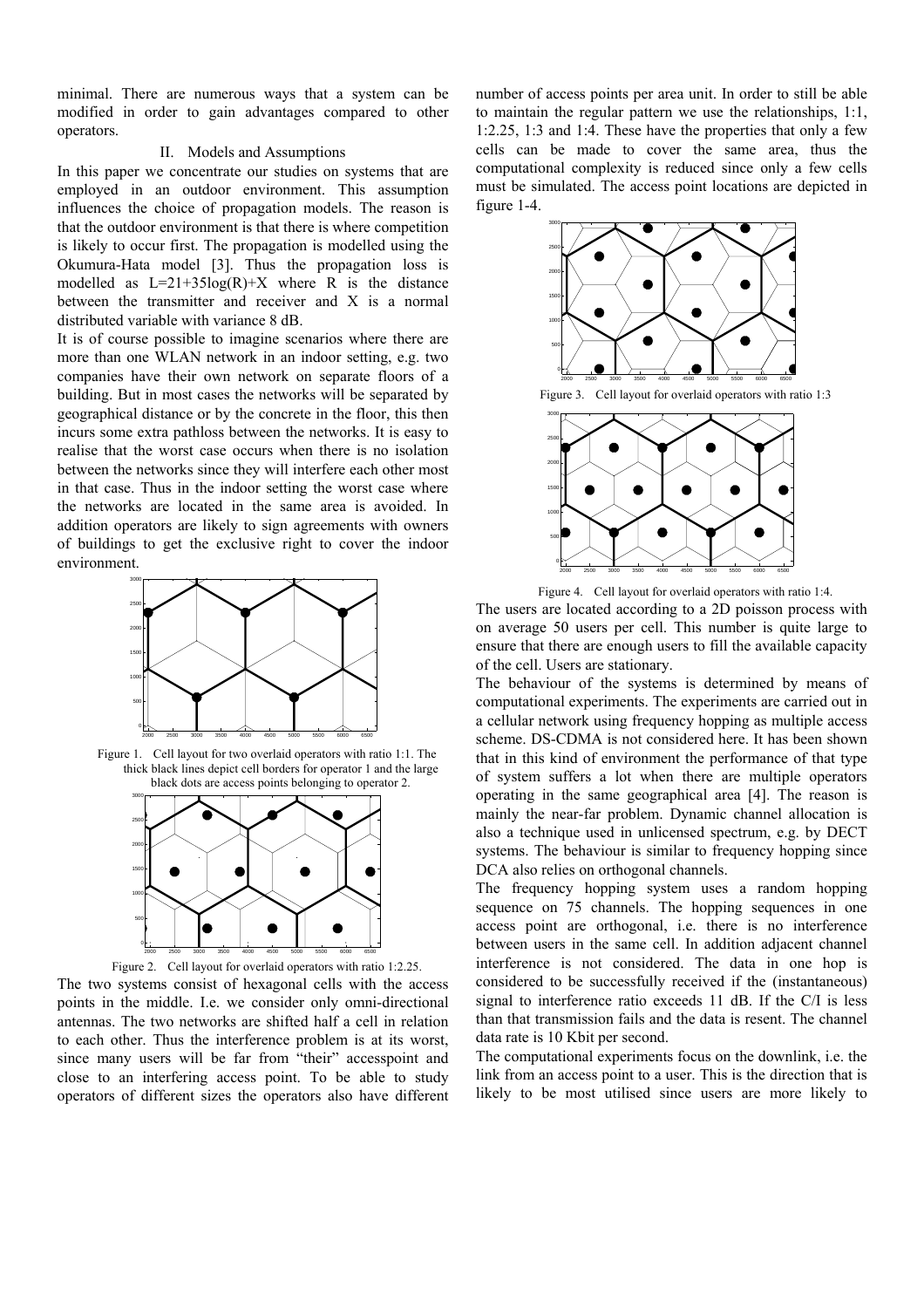consume information than generating it. The traffic model is one that models web traffic [5]. Each user carries out a number of sessions consisting of a number of packets of varying lengths. The session interarrival time is exponentially distributed. The number of packets in a session is geometrically distributed with mean 10 packets. The packet interarrival time is a truncated pareto distribution with  $\alpha$  1.2, the min is 0.84 s and the maximum is 333 seconds. The packet length is lognormal distributed with mean 5 Kbytes and variance 15 Kbytes. To achieve different traffic loads the session intensity is varied.

Since we are interested in the cost per user we add as many users as possible to the systems. Then the cost can be defined as the number of access points required per user. It would be possible to fit any number of users if there were no requirements on throughput and delay. Thus we set a limit on throughput (50% of maximum throughput) and require 95% of the users too be satisfied.

# III. Critical areas

In order to better understand the behaviour of frequency hopping systems in unlicensed bands and to explain the results in sections 4 and 5 we define the critical area for a communication link. The critical area is the area where one or several transmitters disrupt the communication on a communication link.

Assume that all transmitters use a fixed transmission power  $P_{TX}$ . Also assume that data is successfully received if the signal to noise ratio is larger than a specific threshold  $\Gamma$ <sub>T</sub>. We assume that the system is interference limited, i.e. there is no thermal noise and finally we only consider distance dependent fading with parameter  $\alpha$ .

Let r be the distance from the transmitter to the receiver. Also let ri be the distance from interferer i to the receiver. For N interferers we can calculate the signal to interference ratio as:

$$
\Gamma = \frac{P_{TX} \frac{C}{r^{\alpha}}}{P_{TX} \sum_{i=1}^{N} \frac{C}{r_i^{\alpha}}} = \frac{1}{r^{\alpha} \sum_{i=1}^{N} \frac{1}{r_i^{\alpha}}} > \Gamma_{T}
$$

Where C is a implementation dependent constant to account for antenna gain etc. For successful transmission  $\Gamma$  has to be larger than  $\Gamma$ <sub>T</sub>. If N is 1 we can easily calculate the minimum radius an interferer can be located at without disturbing the communication. We denote this distance  $R_1$ .

$$
r_1 > r \cdot \sqrt[\alpha]{\Gamma_T} \; ; \; R_1 = r \cdot \sqrt[\alpha]{\Gamma_T}
$$

For the case when N is 2 the situation is more complicated. If one interferer is located at a distance slightly larger than  $R_1$  the other can be located almost anywhere. However we make a bold simplification and assume that all interferers are located at the same distance from the receiver. Now we can compute  $R_2$  since  $r_1 = r_2$ . In a similar manner we find for arbitrary N.

$$
R_N = r \cdot \sqrt[\alpha]{N} \cdot \Gamma_T
$$

As an example we  $R_1$  to  $R_4$  for a receiver located at the cell border (figure 5) and for a user located halfway to the cell border (figure 6),  $\alpha=3.5$  and  $\Gamma_{T}=10$  dB. The interpretation of the figure is that if there is at least one interferer in the centre area the communication fails. If there is at least 2 interferers in the first ring (and none in the centre) the communication also fails.



Figure 5. Critical area for a user located at the cell border.

There are some observations we can make from the figures. The most obvious is that for a long link the critical area increases dramatically compared to a short one (distance squared). Another observation is that the area in the centre is much larger than the other rings. At the traffic loads at which a system operates, i.e. when the quality levels are acceptable there are not many active interferers on each channel. Thus the probability that there is at least one interferer in the centre area is much higher than the probability that there are two in the first ring and so on. Thus in most cases a disruption in the communication is caused by an interferer in the centre area.



Figure 6. Critical area for a user located halfway between the access point and the cell border.

#### IV. Competition

When we run the computational experiments we get the results in figure 7.

We can see that for the same access point density the operators share the total available capacity so that the total capacity is the same. However when operator 2 increases his access point density that is not the case. When most of the traffic belongs to operator 2 the traffic that can be supported per access point is the same, which is expected, since the system is interference limited and the increased access point density just corresponds to a scaling of the system.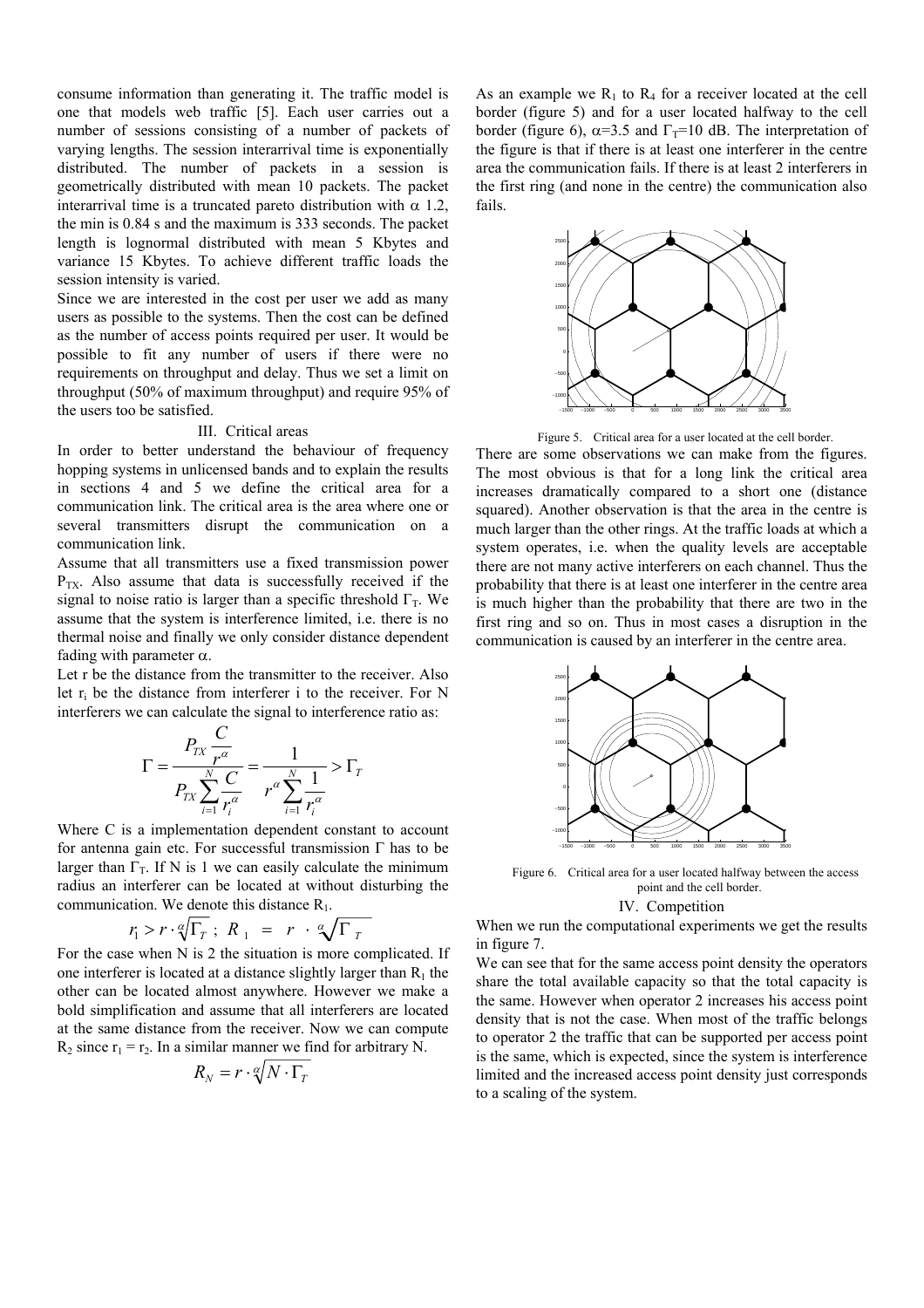

Figure 7. Feasible regions for different access point densities. In the feasible region 95% of all users are satisfied.

Since it is operator 2 that expands his network we let operator 1 keep the same amount of traffic. With traffic in both networks the amount of traffic that can be carried per accesspoint for operator 2 decreases. The explanation is the effect of the interference from users in network 2 on the users in network 1. For operator 1 the length of the communication links does not change which means that the size of the critical area does not change. Thus it is not possible for operator 2 to increase traffic since it really does not matter if it is one access point with high traffic in the critical are that creates interference or many access points with lower traffic in the same area.

We define the cost as the number of users, or rather the number of sessions, that can be supported divided by the number of access points the operator has. It may be a little different than the common view of infrastructure cost where the cost for the infrastructure has a very high fixed cost and very low per user cost. However here we assume that access points can be deployed to increase capacity where it is needed. In the long runt the capacity of the network is then proportional to the number of access points. In the cost definition there is an implicit assumption that the cost of the network is roughly proportional to the number of access points. This is a simplification but is fairly relevant if one considers that most of the network cost is related to cabling and so on.

It is easy to realise that our cost measure will change depending on how many users actually use the system. In addition the fraction of traffic each operator carries does influence the cost. Thus we select a reference case where both operators have the same access point density and the same traffic load. The load is such that we load the networks maximally.

When one of the operators (operator2) increases his access point density the results in figure 8 are obtained. We can see that the cost increases almost linearly with the access point density. The interpretation is that although there are more access points for the operator he cannot carry more traffic.



Figure 8. Figure – Average cost per user as a function of access point density differences

The increasing average cost for an operator is promising since it indicates that new operators can establish themselves in the market. It seems like there will be competition.

### V. Will operators enter ?

One problem with shared spectrum is that the capacity of the infrastructure depends on the traffic load of the other operators. Thus it becomes more difficult to predict the performance. This is not a desired property.



Figure 9. Figure – Feasible regions for two operators with the same transmission power and when one operator uses 10 dB higher output power.

Another thing that may make predicting the capacity is that one operator breaks the etiquette rules. This may be done to achieve higher performance or to sabotage for other operators. The problem here is to determine how easy it is to break the rules and what the effect will be. Here we look at two cases of rule breaking. The first case is when one operator tries to increase the output power. In this example we let one operator